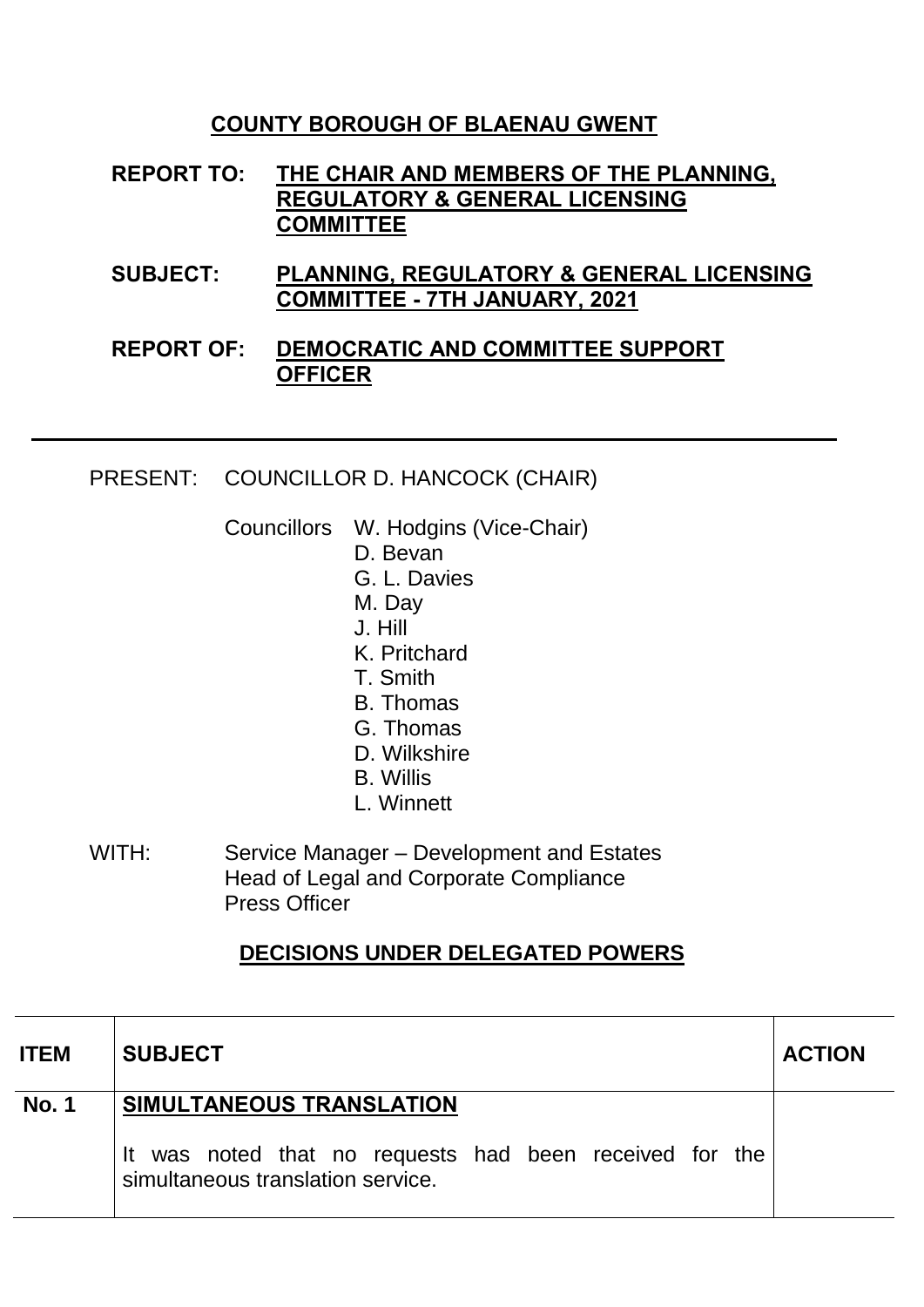| <b>No. 2</b> | <b>APOLOGIES</b>                                                                                                                                                                                                                                                                                                                                                                                                                                          |  |
|--------------|-----------------------------------------------------------------------------------------------------------------------------------------------------------------------------------------------------------------------------------------------------------------------------------------------------------------------------------------------------------------------------------------------------------------------------------------------------------|--|
|              | No apologies for absence were received.                                                                                                                                                                                                                                                                                                                                                                                                                   |  |
| <b>No. 3</b> | DECLARATIONS OF INTEREST AND DISPENSATIONS                                                                                                                                                                                                                                                                                                                                                                                                                |  |
|              | There were no declarations of interest or dispensations reported.                                                                                                                                                                                                                                                                                                                                                                                         |  |
| <b>No. 4</b> | <b>APPEALS, CONSULTATIONS AND</b>                                                                                                                                                                                                                                                                                                                                                                                                                         |  |
|              | <b>DNS UPDATE JANUARY 2021</b>                                                                                                                                                                                                                                                                                                                                                                                                                            |  |
|              | Consideration was given to the report of the Service Manager –<br>Development & Estates.                                                                                                                                                                                                                                                                                                                                                                  |  |
|              | RESOLVED that the report be accepted and the information<br>contained therein be noted.                                                                                                                                                                                                                                                                                                                                                                   |  |
| <b>No. 5</b> | <b>QUARTERLY PERFORMANCE INFORMATION</b>                                                                                                                                                                                                                                                                                                                                                                                                                  |  |
|              | <u> QUARTER 2: JULY – SEPTEMBER 2020</u>                                                                                                                                                                                                                                                                                                                                                                                                                  |  |
|              | Consideration was given to the report of the Service Manager –<br>Development & Estates.                                                                                                                                                                                                                                                                                                                                                                  |  |
|              | The Service Manager - Development and Estates spoke to the<br>report and noted that the Council had decided 100% of all<br>applications during Quarter 2. This compared to a Welsh average<br>of 80%. The Service Manager added that from registration to<br>Committee was an average of 85 days against the Wales average<br>of 94 days. He further advised that 0% of Planning Committee<br>decisions were approved contrary to officer recommendation. |  |
|              | The Service Manager reported that two Committees were held<br>during Quarter 2 and advised that during this time virtual meetings<br>were still being embedded across all Councils.                                                                                                                                                                                                                                                                       |  |
|              | Councillor D. Wilkshire joined the meeting at this juncture.                                                                                                                                                                                                                                                                                                                                                                                              |  |
|              |                                                                                                                                                                                                                                                                                                                                                                                                                                                           |  |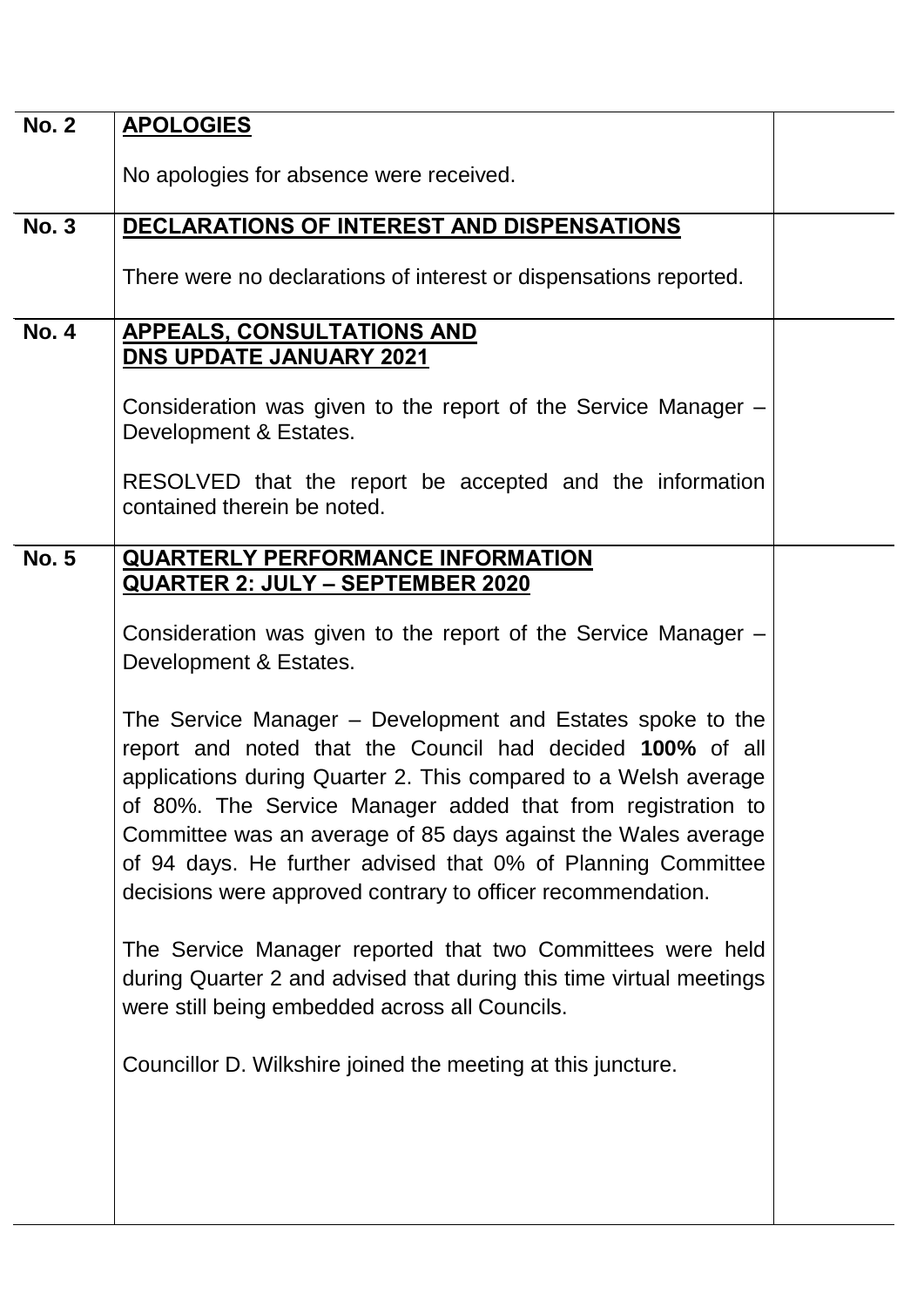|              | The Vice-Chair commended the Service Manager and his Team<br>on their performance. The Team had a number of officers during<br>this time seconded to deal with the emergency response and<br>therefore these figures were welcomed. The Vice-Chair felt that<br>the performance showed value for money for the service provided.<br>The Committee concurred with the comments raised and<br>congratulated the Service Manager and his Team on their<br>performance.                                                                                                                                                                                                                                                                                                                                                                                                                                                                                                                                                                                                                                                                                             |  |
|--------------|-----------------------------------------------------------------------------------------------------------------------------------------------------------------------------------------------------------------------------------------------------------------------------------------------------------------------------------------------------------------------------------------------------------------------------------------------------------------------------------------------------------------------------------------------------------------------------------------------------------------------------------------------------------------------------------------------------------------------------------------------------------------------------------------------------------------------------------------------------------------------------------------------------------------------------------------------------------------------------------------------------------------------------------------------------------------------------------------------------------------------------------------------------------------|--|
|              | RESOLVED that the report be accepted and the information<br>contained therein be noted.                                                                                                                                                                                                                                                                                                                                                                                                                                                                                                                                                                                                                                                                                                                                                                                                                                                                                                                                                                                                                                                                         |  |
| <b>No. 6</b> | <b>PLANNING APPEAL UPDATE:</b><br><b>30MW SOLAR PARK AT</b><br><u>WAUNTYSSWG FARM, ABERTYSSWG,</u><br><b>RHYMNEY, TREDEGAR</b><br>Consideration was given to the report of the Service Manager -<br>Development & Estates.<br>The Service Manager – Development and Estates spoke to the<br>report which had been presented to inform Members of the<br>decision of the Planning Inspectorate in respect of a planning<br>appeal against the refusal of permission to extend the operational<br>life of the proposed 30MW solar park at Wauntysswg Farm from<br>30 to 40 years (Ref: C/2019/0280). The Services Manager referred<br>to the Planning Committee held on 6 <sup>th</sup> February, 2020 where it<br>was resolved that planning permission be refused contrary to<br>officer's advice and delegate authority to officers to issue a reason<br>for refusal. The Service Manager advised that following an appeal<br>to the Planning Inspectorate the applicant also made an<br>application for costs to the Council.<br>The Service Manager further outlined the appeal decision which<br>had been allowed by the Planning Inspectorate and had also |  |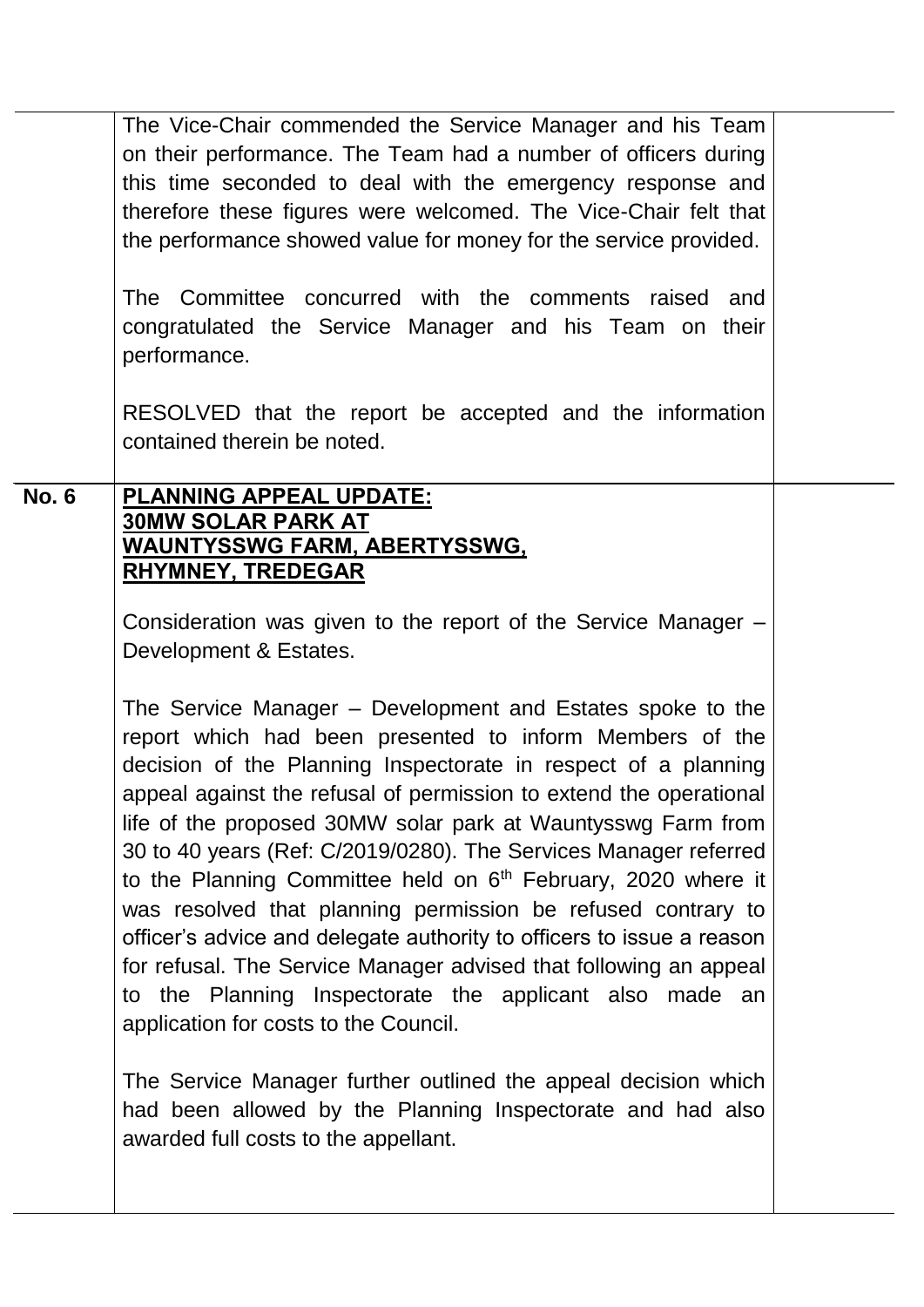|              | A Member noted that the Minister had overturned the original<br>decision and now an Inspector had imposed a further 10 years.<br>The Member felt that local democracy had been overturned and<br>Tredegar Town Council as statutory consultees had written to the<br>Minister to place on record their disappointment in the decision.                                                                                                                             |  |
|--------------|--------------------------------------------------------------------------------------------------------------------------------------------------------------------------------------------------------------------------------------------------------------------------------------------------------------------------------------------------------------------------------------------------------------------------------------------------------------------|--|
|              | Another Member felt that the solar park could be further extended<br>at the end of the agreed period. The Service Manager confirmed<br>that the developer was able to make an application vary the<br>conditions of the permission at any time.<br>Members raised further concerns around the tone of the<br>Inspectors report and asked what information were the Planning<br>Inspectorate provided as maybe the debate had not been reflected<br>in the minutes. |  |
|              | The Service Manager advised that reports, background papers,<br>minutes and any related documents are all provided to the<br>Planning Inspectorate.                                                                                                                                                                                                                                                                                                                |  |
|              | RESOLVED that the report be accepted and the information<br>related to the appeal and cost decisions for planning application<br>C/2019/0280 as attached at Appendix 1 be noted.                                                                                                                                                                                                                                                                                   |  |
| <b>No. 7</b> | AREAS FOR MEMBER BRIEFINGS/TRAINING                                                                                                                                                                                                                                                                                                                                                                                                                                |  |
|              | It was agreed that training in relation to signage in conservation<br>areas be pursued.                                                                                                                                                                                                                                                                                                                                                                            |  |
|              | Councillor B. Thomas left the meeting at this juncture.                                                                                                                                                                                                                                                                                                                                                                                                            |  |
| <b>No. 8</b> | <b>PLANNING APPEAL:</b>                                                                                                                                                                                                                                                                                                                                                                                                                                            |  |
|              | <b>SOLAR FARM AT WAUNTYSSWG, TREDEGAR</b>                                                                                                                                                                                                                                                                                                                                                                                                                          |  |
|              | Having regard to the views expressed by the Proper Officer<br>regarding the public interest test, that on balance the public<br>interest in maintaining the exemption outweighed the public<br>interest in disclosing the information and that the report should be<br>exempt.                                                                                                                                                                                     |  |
|              |                                                                                                                                                                                                                                                                                                                                                                                                                                                                    |  |